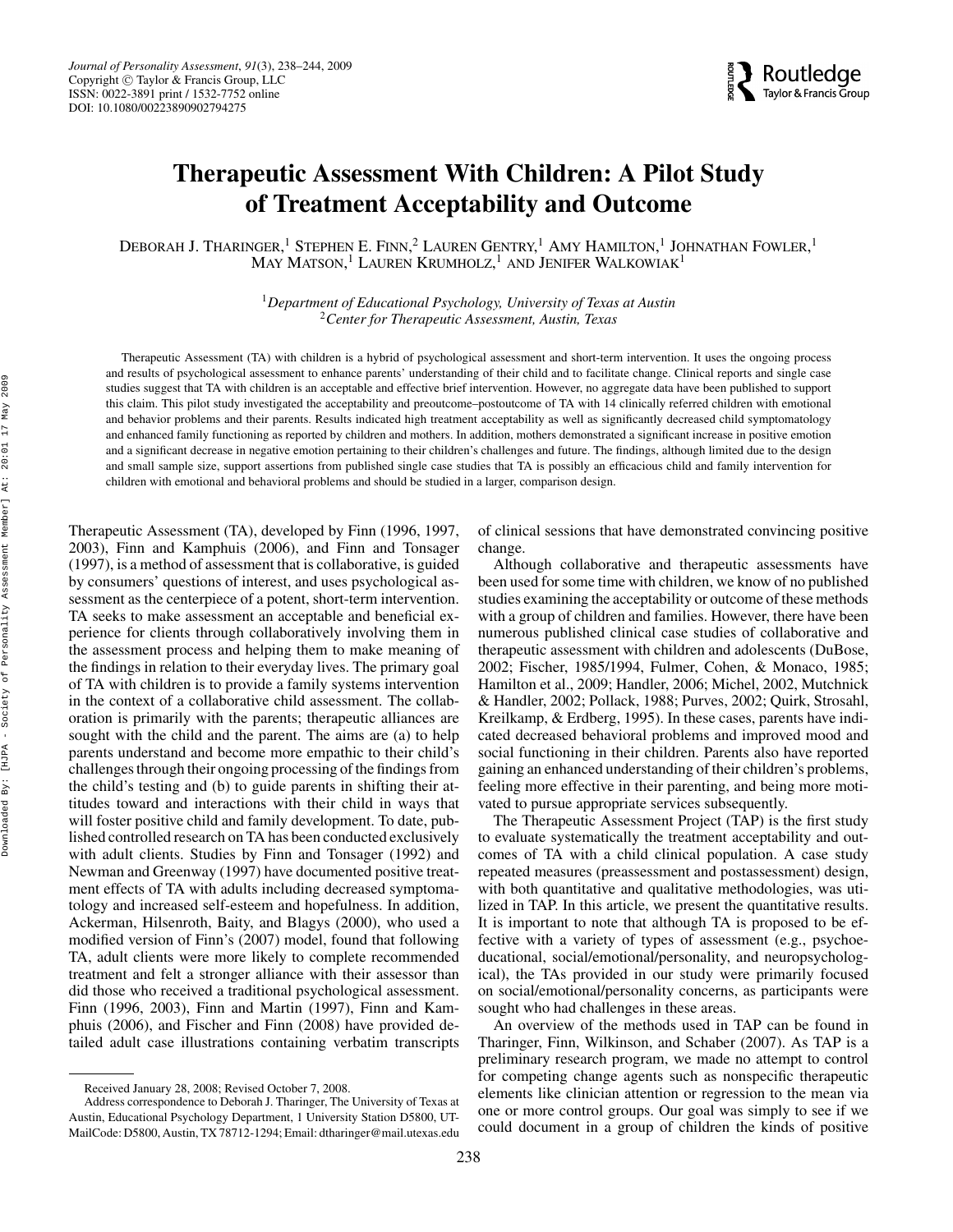effects that have been reported in single case studies. In the event that such positive effects were demonstrated, we reasoned that it then would be prudent for further studies to control for threats to the internal validity of the claim that TA is, in fact, a specific beneficial change agent. If we could not document such effects, there is no reason to proceed with more elaborate and expensive controlled studies.

The following hypotheses guided this pilot study: (a) that that ratings of children's symptoms of psychopathology would decrease and ratings of positive family functioning would increase, as reported by children and mothers; and (b) that parents would report more positive and less negative emotions.

# **METHOD**

# *Recruitment*

Participants were referred to TAP from the waiting list of an outpatient, public community mental health clinic serving children and families in a large Southwestern city. The clinic intake coordinator invited the parents of potential participants to take part in the study if the following criteria were met: (a) The parents were seeking assessment or intervention services for a child between the ages of 7 and 11 due to moderate to serious social, emotional, or behavioral concerns that included depression, oppositional and conduct problems, trauma reactivity, encopresis, anxiety, and strained parent–child relationships; (b) the family appeared likely to be able to attend weekly sessions at the nearby university over a 3-month period (i.e., had transportation and perceived interest and motivation); and (c) the child and/or family were not currently participating in a psychosocial intervention focused on the child. Interested parents contacted D. J. Tharinger and were given additional information. Parents were informed that the length of participation would approximate the waiting time to receive services at the public community clinic, which was 3 months at the time. The parents were told that they would be placed at the top of the clinic's waiting list immediately on their completion of the TA and would subsequently receive intervention services from the clinic within 1 to 2 weeks. The assumption that most or all parents would seek additional intervention services limited the possibility of obtaining meaningful follow-up findings that could be linked specifically to the impact of the TA; therefore, we do not have follow-up data to report. Families who elected to participate then met with members of a TAP Research Team to sign consent and assent forms, complete preassessment research measures, and schedule their first TA session. All procedures were approved by the Institutional Review Board at the University of Texas at Austin.

# *Participants*

A total of 14 children and 14 female caregivers (2 of whom were grandmothers with longstanding legal custody) participated in the study. A total of 8 male caregivers (fathers, stepfathers, grandfathers) also participated in the TAs, as well as predata and postdata collection. However, the fathers' data are not reported here due to the very limited sample size*.*The children, 10 boys and 4 girls, ranged in age from 8 to 11 years, with a mean age of 9 years 2 months. Of the children, 10 were White and 4 were of mixed ethnicity. The mothers ranged in age from 28 to 68 years, with a median age of 40; 12 were White, 1 was Hispanic, and 1 was of mixed ethnicity. Family structure

varied across the 14 participating families. In 5 of the families, the child lived with biological parents or grandparents and in 1 with adoptive parents. In 4 families, the child lived with the biological mother and stepfather. In the remaining 4 families, the child lived with the mother, with various levels of contact with his or her biological father. More than half of the families were experiencing significant stressors; 7 appeared to be overtly challenged by family issues, the most common of which were unresolved separation/divorce and coparenting or stepparenting issues. An additional 2 families appeared to have marital issues that likely influenced their effective functioning. The remaining 5 marriages seemed to be functioning fairly well. The annual income of the households ranged from less than \$25,000 to more than \$100,000, with 80% of the families earning less than \$50,000. For 3 of the families, lack of financial resources appeared to be a constant and significant stressor.

We encouraged and facilitated the families obtaining services at the referring community guidance center after the TA; 7 of the 14 families sought child or family therapy after completing the TA (typically within 2–4 weeks): 5 at the referring community child guidance clinic, 1 with a private practitioner, and 1 from TAP (we conducted a 6-session, family-based intervention for 1 family who was aware of this option at the beginning of the study—see Hamilton et al., 2009).

# *Research Measures*

*The Behavior Assessment System for Children-Parent Report Scales–Child (BASC–PRS–C; Reynolds & Kamphaus, 1992).* The BASC–PRS–C is a 138-item behavior rating scale that parents complete about children between the ages of 6 and 11 years old. Each item includes a descriptor of behavior and is rated on a 4-point scale. The BASC–PRS–C provides *T* scores for nine clinical scales, three adaptive scales, and five composite scales. The Externalizing Problems, Internalizing Problems, and Behavioral Symptoms Index (BSI) composite scales were used in this study, as the individual clinical scales would have been too specific given the variety of presenting problems and concerns across the cases. The BASC–PRS–C has satisfactory reliability and validity (Reynolds & Kamphaus, 1992).

*The BASC–Self-Report of Personality–Child (BASC–SRP– C; Reynolds & Kamphaus, 1992).* The BASC–SRP–C is a 152-item self-report personality inventory for children between the ages of 8 and 11 years old. Items are rated true or false. The BASC–SRP–C provides *T* scores for eight clinical scales (Anxiety, Atypicality, Locus of Control, Social Stress, Attitude to School, Attitude to Teachers, Depression, and Sense of Inadequacy), four adaptive scales, and four composites. The BASC– SRP–C has adequate reliability and validity (Reynolds & Kamphaus, 1992). A composite score from five of the eight clinical subscales (Anxiety, Atypicality, Locus of Control, Social Stress, and Depression) was constructed for this study. This composite is equivalent to the Clinical Maladjustment Composite developed by Reynolds and Kamphaus (1992), adding the Depression subscale. (As many of the children in our study presented with depressive features, we felt it was important to include measurement of this syndrome). We titled the composite "Clinical Maladjustment and Depression." Although the construct of locus of control may not appear to fit with a scale of general distress and maladjustment, an examination of the items indicated an emphasis on powerlessness, particularly in the family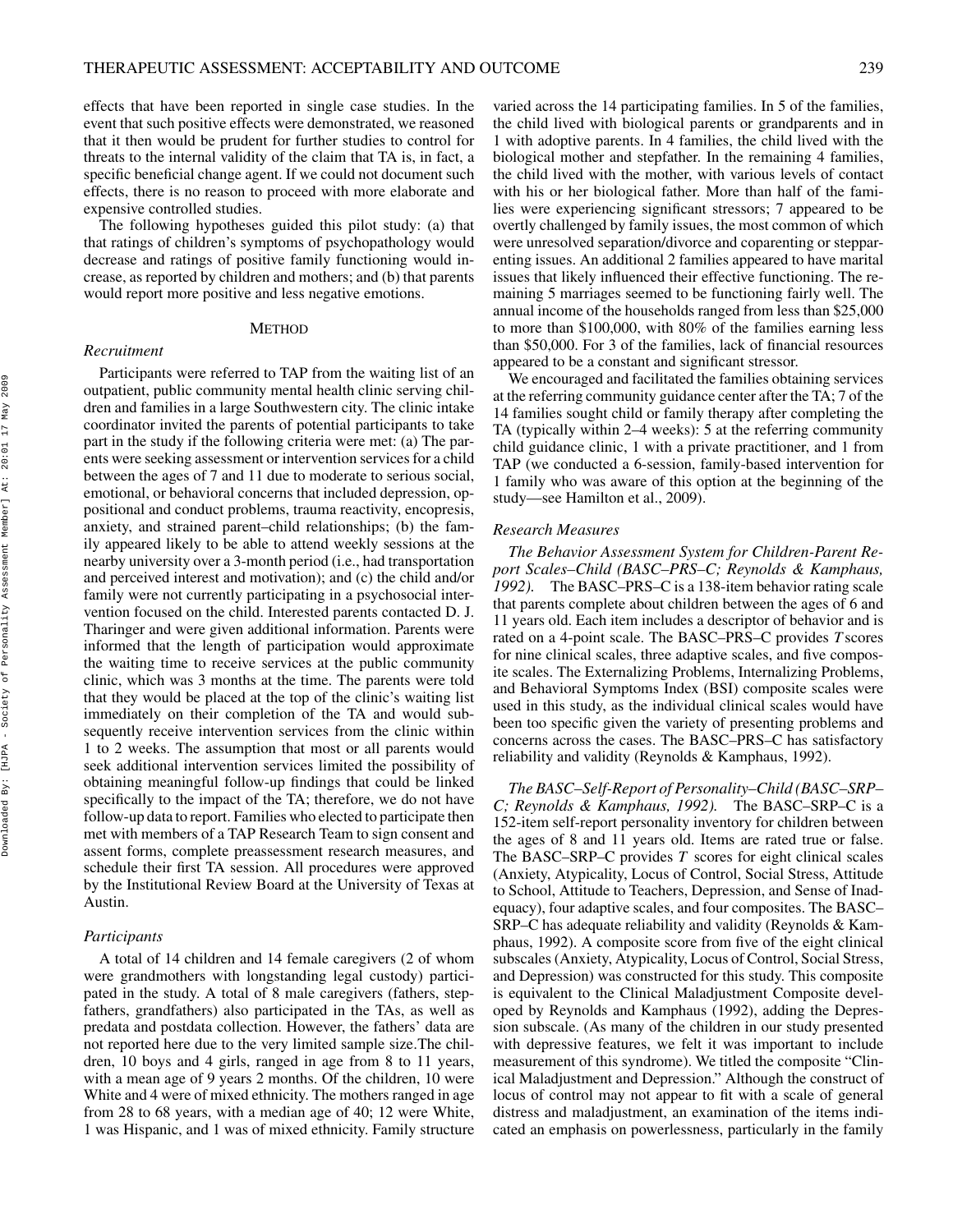context, and therefore we felt it was a useful contribution to the composite.

*Self-Report Measure of Family Functioning–Child, Revised (SRMFF–CR; Stark, 2002).* The SRMFF–CR is a 40 item self-report measure of family functioning and environment that was completed by both the children and the mothers. It is rated on a 5-point scale ranging from 1 (*Never True*) to 5 (*Very True*). This instrument is the revised version of the Self-Report Measure of Family Functioning (SRMFF; Bloom, 1985). The original SRMFF was modified to simplify the language of the items to increase the measure's accessibility to children (Stark, Humphrey, Crook, & Lewis, 1990). The measure was subsequently revised to improve the wording of items and remove subscales that were not validly measuring the intended underlying constructs. The SRMFF–CR yields information on six subscales: Communication, Conflict, Social/Recreational Orientation, Cohesion, Laissez-Faire Style, and Authoritarian Style. The three subscales used in this study were Communication, Conflict, and Cohesion; we totaled them to comprise a composite index of Family Connection, which consisted of the mean score across the items. Cronbach alphas for these subscales have been reported by Greenberg, Sander, and Stark (2008): Conflict  $= .74$ , Communication  $= .87$ , and Cohesion  $= .73$ .

*Parents' Positive and Negative Emotions About Their Child (PPNE–C).* This pilot instrument is a 10-item selfreport questionnaire we created for this study to investigate possible changes in parental empathy and hopefulness. It uses a 5-point scale ranging from 1 (*strongly disagree*) to 5 (*strongly agree*). The questionnaire reads, "Today as I think about my child's challenges and future I feel . . . " and lists five positive emotions ("patient," "sympathetic/empathetic," "compassionate," "hopeful," and "positive") and five negative emotions (i.e., "frustrated," "like I want to give up," "at my wits' end," "discouraged," and "anxious"). The mean scores are totaled for two subscales, Positive Emotion and Negative Emotion. Cronbach's alpha was computed for each subscale (Positive  $= .74$ ; Negative  $= .66$ ).

*Client Satisfaction Questionnaire–Revised (CSQ–R; Larsen, Attkisson, Hargreaves, & Nguyen, 1979).* The CSQ–R is an eight-item self-report questionnaire that measures satisfaction with mental health services; it was completed by the mothers. It uses a 4-point scale ranging from 1 (*poor*) to 4 (*excellent*). The measure results in two subscales: Service Satisfaction and Help Received. The measure was modified slightly from the original CSQ by altering several items to refer to the child as the client. Psychometric properties of the original scale are acceptable (Larsen et al., 1979; Weltzien, McIntyre, Ernst, Walsh, & Parker, 1986), and it is assumed that the minor modifications had minimal effect on reliability and validity.

#### *Research Procedures*

The parents and children came to the university clinic site for all research activities and TA sessions. The clinic was equipped with observational rooms with one-way mirrors as well as the capacity for digital video recording. Research data were collected, in each case, by a team of two trained doctoral graduate students. One research team member worked primarily with the parent(s) and the other with the child. Each assessment was

conducted by two or, in two instances, three advanced doctoral graduate students (referred to as the Assessment Team), trained extensively in TA by Dr. Finn and supervised by Drs. Finn, Tharinger, and Frackowiak*.* In each case, the Assessment Team was not privy to any of the research findings until the family had completed their participation in the project. There were two phases of research data collection: preassessment and postassessment. At preassessment, mothers completed a demographic form constructed for this project as well as the BASC– PRS–C, the SRMFF–CR, and the PPNE–C. The children completed the BASC–SRP–C and the SMRFF–CR. At posttesting, the mothers and children completed the identical measures, and mothers also completed the CSQ–R.

All mothers completed all the measures. All but two children completed preassessment and postassessment research measures. One child who was extremely oppositional refused to complete the postmeasures (although he participated in all assessment sessions), and thus his data were not used. (His mother's data were complete and were used.) Another child completed most of the premeasures and postmeasures, but his data were deemed invalid due to his limited cognitive abilities and inconsistent patterns of response. (He also participated in all assessment sessions.) His data were not included in the analyses, but his grandmother's data were complete and were used. Also, we failed to administer the SRMFF–CR to one child at postassessment; thus, all analyses of that measure include only 11 children. Finally, the PPNE–C was not introduced into the study until we had completed our work with four of the participating families. As such, there are data for only 10 mothers on this measure.

## *Therapeutic Assessment Protocol*

Each TA consisted of approximately eight 1.5-hr sessions conducted approximately weekly over a 3-month period for an average of 12 hr of direct service. This 12-hr average is longer than the typical direct time in a traditional assessment but is not unlike a typical course of brief family or cognitive behavioral treatment. The TA protocol is briefly described herein (see Hamilton et al., 2009; Tharinger et al., 2007; and Tharinger & Roberts, in press, for a detailed description of the TA protocol).

The first session consisted of a parent interview in which the Assessment Team helped the parents formulate individualized "assessment questions" to guide the assessment (and later to organize the parent feedback) and gathered background information related to the questions. In the second session, the Assessment Team first checked in with the parents and then invited the child to join the session. At that time, the parents were asked to present one of their assessment questions to the child, typically one that asked how the family could work together on the presenting problems. Then the child was invited to pose his or her own assessment questions. Subsequently, the parents were invited into an observation room equipped with a one-way mirror (or in two cases to watch a monitor equipped with a video feed) to watch their child's session accompanied by one member of the Assessment Team. The child remained with the other Assessment Team member and was given another opportunity to raise questions or concerns for the assessment. The remainder of this session typically involved inviting the child to complete Human Figure Drawings (HFDs; Tharinger & Roberts, in press) and to engage in free play while the parents observed and collaborated with one of the assessors.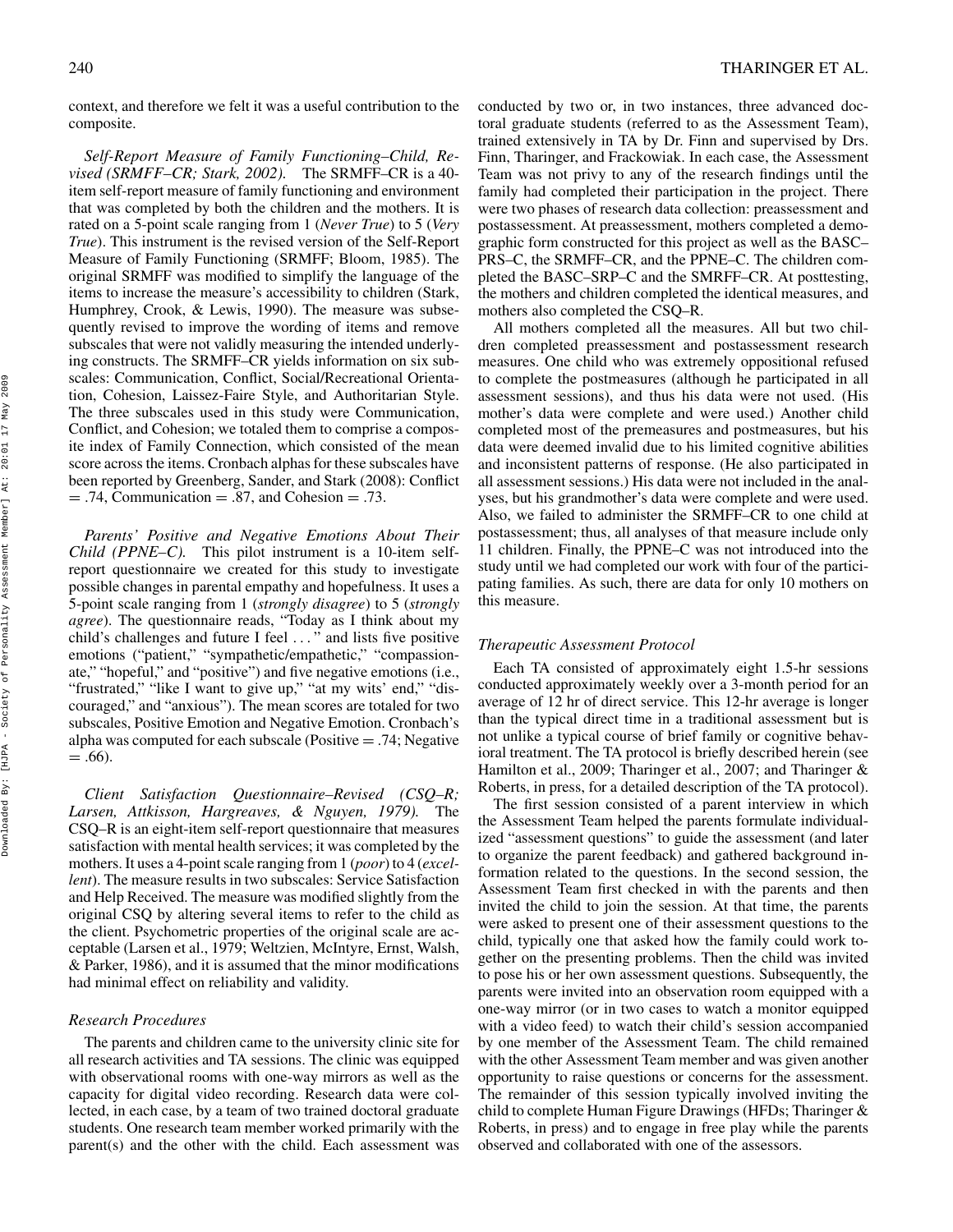The subsequent four to five sessions consisted of child testing activities using a variety of instruments chosen according to their relevance to the assessment questions posed in each individual case. As all of our cases included questions related to the children's social, emotional, and behavioral functioning, HFDs, free or structured play, idiographic sentence completions, thematic apperception stories in response to Thematic Apperception Test (Murray, 1943) and Roberts Apperception Test (McArthur & Roberts, 1982) cards, and the Rorschach (Exner & Erdberg, 2005) were utilized along with extended inquiry procedures (Handler, 2006). For several cases, the Early Memory Procedure (Bruhn, 1990) and Adult Attachment Projective (George, West, & Pettem, 1997) were utilized (see Hamilton et al., 2009, for an example). For approximately 50% of the cases, psychoeducational and tests of attention were also utilized. The parents continued to observe from behind the mirror (or watch the video feed monitor) and collaborate with an assessor while the child was tested. These interactions allowed the assessor to explain the assessment methods being used, address questions from the parents, begin to discuss some of the findings, and in general support the parent in coming to understand and interact with their child in new ways. Thus, the nature of the work with the parents behind the mirror was dependent on the child's test responses and the parents' reactions and associations to these. In addition, the assessors made a point to relate the child and parent responses and accumulating findings to the assessment questions that the parents had posed at the beginning of the assessment. Thus, feedback began early and was continuous, cumulative, and collaborative. As appropriate, the parents also met with the Assessment Team at the end of the session, without the child, for further clarification of their observations. These "check-outs" allowed for further opportunity to collaborate and process the findings from the child's testing.

After the completion of the formal testing sessions, a structured family intervention session was held (see Tharinger, Finn, Austin, et al., 2008). The plan and format of this session was individually designed to meet the needs of each family and to further explicate the accumulating assessment findings, that is, to "bring them alive" in the session. In the following session, the Assessment Team met with the parents to provide feedback in the form of answers to the parents' assessment questions (Tharinger, Finn, Hersh, et al., 2008). The Assessment Team followed a comprehensive plan/outline in this session, which incorporated Finn's (2007) concept of "three levels of feedback"; remained flexible; and accepted and responded to parents' comments, additions, and disagreements. Overall, the clinicians strove to assist the parents in coming to a new explanation of, or story about, the child/family based on the assessment findings that they had absorbed along the way and their now taking in the integrated findings. At the end of this session, plans were discussed for the subsequent and final session, the child feedback session, which took place the following week and included the child and the parents. In this last session, each child was presented with a unique "fable" written especially for the child by the Assessment Team (see Tharinger, Finn, Wilkinson, et al., 2008). The fable was constructed based on the assessment findings that we thought would be accessible to the child as well as supported strongly by the parents. The fable metaphorically presented the child's challenges followed by a potential solution, or next step, for the future, usually one in which the parents responded to and supported the child in new ways. The child

was invited to edit the fable in any way she or he wished. Each family left with a copy of the fable in hand. In our experience, the fable also is an effective way to continue to communicate and collaborate with the parents.

Within the next 2 weeks, the Assessment Team sent a letter to the parents summarizing the assessment results as well as the recommendations that had been discussed during the feedback session (excerpts from a sample letter are published in Tharinger et al., 2007). The letters were based on the outline presented in the parent feedback session.

# RESULTS

Participation and satisfaction among the families with whom we worked was noteworthy. All 14 families who began the project completed the TAs, with the average number of TA sessions being 8.1. All parents readily coconstructed assessment questions, as did several of the older, verbally advanced children. In addition, mothers reported high satisfaction with the services they received following the completion of the TA on the CSQ–R, with Service Satisfaction,  $M = 3.7$ ,  $SD = .39$ , and Help Received,  $M = 3.4$ ,  $SD = .60$  in which  $4 =$  "highly satisfied."

To examine pre-post changes in reported child symptomatology on the parent and child version of the BASC, we conducted four 1-tailed repeated measures *t* tests using the Internalizing Problems, Externalizing Problems, and BSI composite scores from the BASC–PRS–C as well as the constructed Clinical Maladjustment and Depression Composite score from the BASC–SRP–C. Cohen's *d* was used to report effect sizes. The most accepted rubric for effect size interpretation is that of Cohen (1992) in which 0.2 is indicative of a small effect, 0.5 a medium, and 0.8 a large effect size.

Mothers indicated a significant decrease in their ratings of Externalizing Problems (pre  $M = 70.1$ ,  $SD = 14.09$ ; post  $M = 64.8$ ,  $SD = 12.14$ ,  $t(13) = 2.01$ ,  $p = .05$  and a small to medium effect size  $(d = 0.41)$  as well as a significant decrease in their ratings of Internalizing Problems (pre  $M = 62.0$ , *SD*  $= 12.19$ ; post  $M = 58.4$ ,  $SD = 14.24$ ),  $t(13) = 1.75$ ,  $p = .05$ and a small effect size  $(d = 0.28)$ . The mothers' ratings on the BSI composite score also revealed a significant decrease (pre  $M = 67.6$ ,  $SD = 12.34$ ; post  $M = 63.5$ ,  $SD = 10.11$ ),  $t(13) =$ 1.78,  $p = .05$  and a small to medium effect size  $(d = 0.36)$ . Results from the children's scores on the Clinical Maladjustment and Depression Composite revealed a significant decrease in children's self-ratings (pre  $M = 49.2$ ,  $SD = 7.12$ ; post  $M =$ 44.4,  $SD = 5.72$ ,  $t(11) = 3.18$ ,  $p = .01$  and a large effect size  $(d = 0.74)$ .

To examine pre-post changes on the Family Connection composite index, we performed two 1-tailed repeated measures *t* tests. Children reported significant increases in Family Connection pre,  $M = 3.7$ ,  $SD = .61$ ; post  $M = 4.1$ ;  $SD = .66$ ),  $t(10)$  $= 3.13$ ,  $p = .01$  and a medium effect size ( $d = 0.50$ ) as did mothers (pre  $M = 3.5$ ,  $SD = .71$ ; post  $M = 3.8$ ,  $SD = .67$ ),  $t(13) = 1.80$ ,  $p = .05$ , with a small to medium effect size (*d* = 0*.*38).

To examine pre-post changes on the mothers' PPNE–C, we conducted two 1-tailed, repeated measures *t* tests. Mothers reported a significant increase on the Positive Emotion subscale (pre  $M = 4.0$ ,  $SD = .77$ ; post  $M = 4.4$ ,  $SD = .44$ ),  $t(9) =$ 2.26,  $p = .05$  and a medium effect size ( $d = 0.58$ ) as well as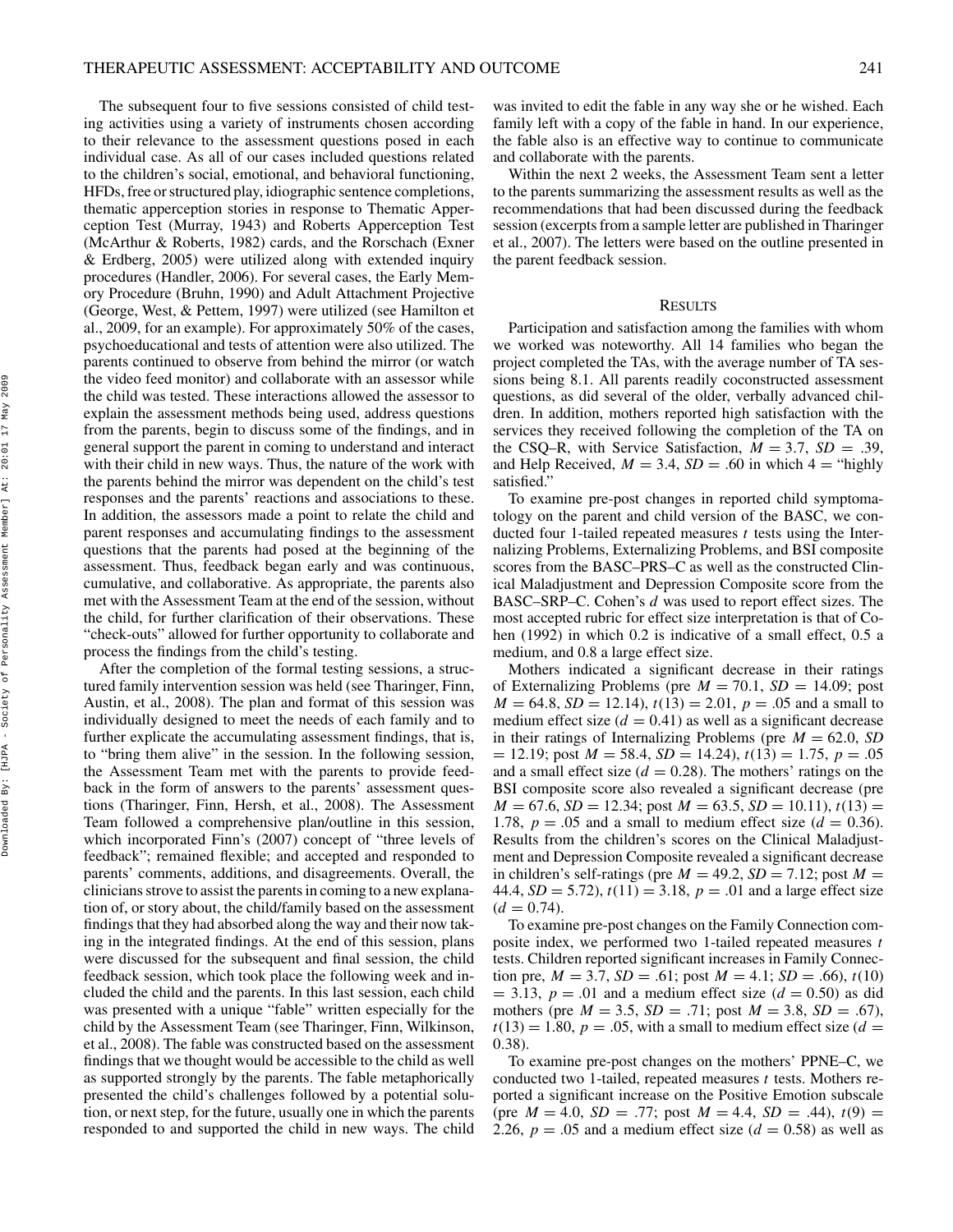a significant decrease on the Negative Emotion subscale (pre  $M = 3.0$ ,  $SD = .94$ ; post  $M = 2.3$ ,  $SD = .67$ ),  $t(9) = 3.19$ ,  $p =$ .01 and a large effect size  $(d = 1.18)$ .

#### **DISCUSSION**

Our results indicate that both mothers and children participated and engaged enthusiastically in the process of TA. In addition, mothers reported satisfaction with the services and help they received after completing a TA. Thus, TA seemed to have high acceptability to participating mothers and children. We believe these findings are important, given that Finn (1996, 2007) and others have found that many consumers of psychological assessment are quite unhappy with the assessments they take part in and often feel that their own concerns were not addressed or that they were not given adequate feedback. We hypothesize that the collaborative principles and procedures embodied in TA with children (perhaps particularly the collaboration with the parents as they cumulatively process their child's testing results in relation to the assessment questions they have generated) make psychological assessment a much more satisfying experience for parents. However, this question remains to be addressed with more specific measurement and with a comparative study.

It is important to note other possible contributors to the general finding of acceptability. First, the intake professional at the community mental health center screened potential families for inclusion in the project based on parents' apparent motivation to participate in the assessment. Thus, the sample may have been biased. Second, once identified, participating families received the TA and all associated services free of charge. Furthermore, throughout each of the TAs, we strove to create a welcoming and hospitable environment for all participating families by offering beverages and snacks, child care for siblings, T-shirts for the participating children, and flexible scheduling. (Such accommodations are in keeping with the spirit of collaborative/therapeutic assessment but may not be feasible in many clinical settings.) In short, we worked to provide a consistently positive atmosphere for the participants (which we actually view as a part of collaboration). Therefore, we may have "overdetermined" acceptability, depending on what one sees as desirable conditions of service provision.

We were also interested in outcomes beyond satisfaction. Our results indicated that mothers and children, using broad composite scores, both reported statistically significant improvements in their perceptions of the child's symptomatology. These results are important given the relatively short-term nature of the TA intervention, its multiple aims, and the comparable effect sizes to studies of the efficacy of various psychological treatments for youth that have used symptom reduction as a major outcome (Miller, Wampold, & Varhely, 2008). It is also possible that the use of composite scores was not sensitive to more case-specific changes depending on the child's constellation of symptoms. In future studies, it will be important to measure changes that reflect each child's individual profile.

In addition, given the possibility of TA acting as a family systems intervention, we were interested in measuring possible changes in family functioning. We found that both mothers' and children's perception of family functioning (looking across a composite index of enhanced communication and cohesion as well as decreased conflict) improved following their participation in the TA. These findings are important and encouraging, as one of the hypothesized mechanisms of TA, similar to many psychotherapies but not traditional assessment, is the alliance established between the client and the assessor (Tharinger, 2008). In the case of TA with children, there is an alliance established between the assessor(s) and the parents and a separate alliance formed with the child (likely heightened if two assessors are involved). As the TA progresses, the potential is great for creating a bridge across the two alliances and thus supporting improved relationships between the child and the parents. As it is has been our clinical experience that the relationship between parents and children is almost always severely taxed when they enter a TA experience (with scapegoating of the child a common pattern), we are pleased to see that the experience of a TA may help shift that dynamic. Future research should continue to explore this possibility.

We were also interested, based again on our clinical observations of the negative attitudes held by many parents toward their children (usually families are quite stuck when they seek a TA), in determining whether TA would facilitate a shift in parents' feelings about their children. The mothers in our study reported significantly more positive and, perhaps most important, less negative emotion toward their child's challenges and future from the beginning to the end of TA. Changes in parents' attitudes and feelings toward their children may be a key mechanism underlying other therapeutic changes. For example, postinterview data indicated that in many of our cases, attributional shifts occurred on the part of parents. Whereas prior to the assessment, many children were judged to be "bad" and individually responsible for their problems, after the assessment, they were seen as "hurt" or "troubled" or "sad," and parents recognized their own contributions to the children's difficulties. An old family therapy saying is, "If you can change the viewing, you can change the doing." It is possible that TA is uniquely suited to help parents become more empathic to their children, a shift that then has the potential to change the transactional patterns within the family. Future research hopefully will examine this possibility more fully.

Clearly, there are a number of methodological, design, and analytic limitations to this pilot study. First and foremost, the results are limited and must be interpreted with caution given the small sample size and the lack of a control or comparison group. Even though positive changes did occur, we are unable to eliminate threats to internal validity such as regression to the mean or nonspecific therapeutic factors such as clinical attention. In addition, due to our small sample size and the ethical requirement to support families who wanted follow-up clinical services to receive these immediately, we were not able to investigate whether the changes we noted in our participants from pretesting to posttesting were sustained over an appropriate follow-up period, say of 3 to 6 months. Finally, although the graduate student assessors were dedicated, enthusiastic, and well supervised, their practice of TA was not at the level of experienced clinicians. It is possible that our results underestimate the positive outcomes that can occur when highly trained psychologists conduct the assessments.

It is important to address the generalizability of the TA methods to other settings. TA requires a high level of competence on the part of the assessor in assessment and intervention skills as well as practice in their integration. Practitioners will need additional training in this integration and in how to use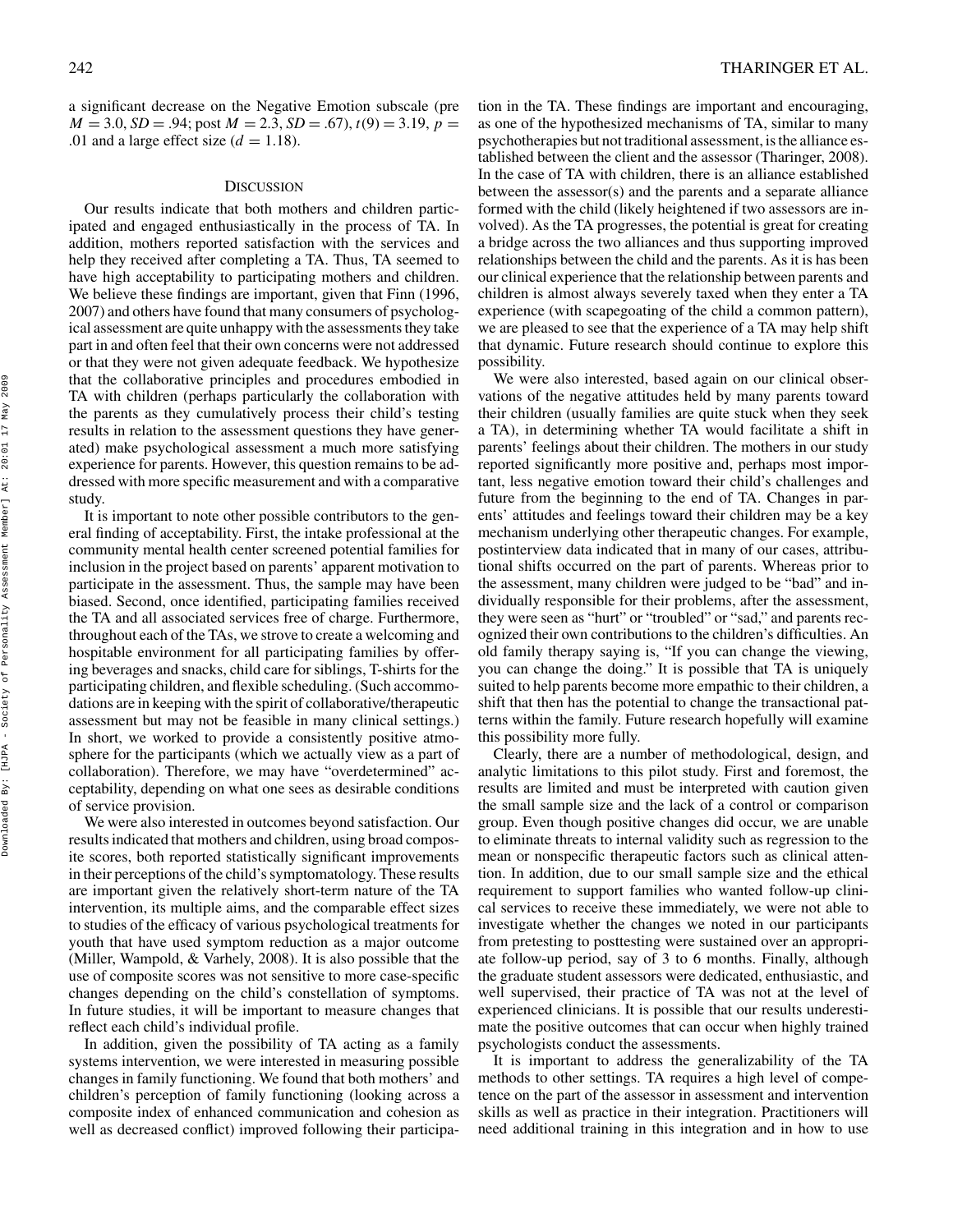assessment in a collaborative way with clients. Many practicing assessors are interested in obtaining training in TA, and as this need is met, we are encouraged that the practice of TA, or at least a version of it, will become more common in many settings.

It may not be possible in many or most settings to utilize two assessors, which may limit the intensive "in the moment" collaboration with the parents. However, Finn (2007) has successfully practiced TA with children as a solo practitioner for decades.

It also is important to begin to ascertain the set of assessment principles that best comprise TA with children. As our work is still in the beginning stage, it is premature to offer any definitive list. However, at this time, both through our clinical work and research, we offer the following guidelines: (a) seek assessment questions collaboratively from parents and children; (b) create the conditions for secure alliances to be established with the parents and the child; (c) after standardized testing procedures with the child, be creative and engage in an extended inquiry that allows for a fuller idiographic process; (d) process the testing findings along the way with the parents to allow them time to absorb and integrate the information in the context of a strong, supportive alliance; (e) provide feedback in a way that builds on parents' new understandings, responds to their assessment questions, and connects the assessment results to their everyday life with their child; (f) provide feedback to children in a way they can process and understand, with attention to strengthening the child–parent relationships; and (g) be flexible and respectful every step of the way.

We think that the positive results of this study, although not conclusive, indicate that more expensive, rigorously controlled studies with larger numbers of participating families are warranted. There are several paths that such research could now take. Future research should utilize a larger sample and include a wait list control or better yet a comparison group. It would be interesting to contrast TA with children with "psychological assessment as usual" to ascertain if and how the active collaborative methods and interventions used in TA affect clinical outcomes and client experiences of an assessment. It also would be instructive to contrast TA with a course of family therapy to investigate how the process and outcomes of psychological testing in TA compare to those of family therapy. These suggestions reflect the hybrid that TA is: assessment and intervention (or collaborative assessment "as" intervention). Finn and Tonsager (1997) and Hayes, Nelson, and Jarrett (1987) have outlined a number of relevant designs.

In conclusion, our results are promising and support the claims reported in single case studies that TA is an effective intervention for some latency-aged children and their families. These accumulating findings are important in that as children are frequent recipients of psychological assessment, children and their parents stand to experience positive benefits as psychologists integrate TA methods into their child assessment procedures.

# **ACKNOWLEDGMENTS**

We are grateful to Drs. Marita Frackowiak and Carol V. Middelberg for their supervision and consultation; to all the student members of the Therapeutic Assessment Project at the University of Texas; to the Hogg Foundation for Mental Health

in Austin, Texas, for grant support; and to Pearson Assessment for in-kind support.

#### **REFERENCES**

- Ackerman, S. J., Hilsenroth, M. J., Baity, M. R. & Blagys, M. D. (2000). Interaction of therapeutic process and alliance during psychological assessment. *Journal of Personality Assessment, 73,* 82–109.
- Bloom, B. (1985). A factor analysis of self-report measures of family functioning. *Family Process, 24,* 225–239.
- Bruhn, A. R. (1990). *Earliest childhood memories: Vol. 1. Theory and application to clinical practice.* New York: Praeger.
- Cohen, J. (1992). A power primer. *Psychological Bulletin, 112,* 155–159.
- Dubose, T. (2002). Family-centered, strength-based assessments with special needs children: A human-science approach. *The Humanistic Psychologist, 30,* 125–135.
- Exner, J. E., & Erdberg, P. (2005). *The Rorschach: A Comprehensive System: Vol. 2. Advanced interpretation* (3rd ed.). Hoboken, NJ: Wiley.
- Finn, S. E. (1996). *Manual for using the MMPI–2 as a therapeutic intervention*. Minneapolis: University of Minnesota Press.
- Finn, S. E. (1997, March). *Collaborative child assessment as a family systems intervention*. Paper presented at the annual meeting of the Society for Personality Assessment, San Diego, CA.
- Finn, S. E. (2003). Therapeutic assessment of a man with "ADD." *Journal of Personality Assessment, 80,* 115–129.
- Finn, S. E. (2007). *In our clients' shoes: Theory and techniques of therapeutic assessment*. Mahwah, NJ: Lawrence Erlbaum Associates.
- Finn, S. E., & Kamphuis, J. H. (2006). Therapeutic assessment with the MMPI– 2. In J. N. Butcher (Ed.), *MMPI–2: A practitioners guide* (pp.165–191). Washington, DC: American Psychological Association Books.
- Finn, S. E., & Martin, H. (1997). Therapeutic assessment with the MMPI– 2 in managed health care. In J. N. Butcher (Ed.), *Objective psychological assessment in managed health care: A practitioner's guide* (pp. 131–152). New York: Oxford University Press.
- Finn, S. E., & Tonsager, M. E. (1992). Therapeutic effects of providing MMPI–2 test feedback to college students awaiting therapy. *Psychological Assessment, 4,* 278–287.
- Finn, S. E., & Tonsager, M. E. (1997). Information-gathering and therapeutic models of assessment: Complementary paradigms. *Psychological Assessment, 9,* 374–385.
- Fischer, C. T. (1994). *Individualizing psychological assessment*. Mahwah, NJ: Lawrence Erlbaum Associates. (Original work published 1985)
- Fischer, C. T., & Finn, S. E. (2008). Developing the life meaning of psychological test data: Collaborative and therapeutic approaches. In R. P. Archer & S. R. Smith (Eds.), *Personality assessment* (pp. 379–404). New York: Routledge.
- Fulmer, R. H., Cohen, S., & Monaco, G. (1985). Using psychological assessment in structural family therapy. *Journal of Learning Disabilities, 18,* 145–150.
- George, C., West, M., & Pettem, O. (1997). *The Adult Attachment Projective*. Unpublished attachment measure and coding manual. Oakland, CA: Mills College.
- Greenberg, M. W., Sander, J. B., & Stark, K. D. (2008). *Family functioning, cognitive vulnerability, and depression in early adolescent girls*. Manuscript submitted for publication, University of Texas at Austin.
- Hamilton, A., Fowler, J., Hersh, B., Austin, C., Finn, S., Tharinger, D., et al. (2009). "Why won't my parents help me?": Therapeutic assessment of a child and her family. *Journal of Personality Assessment, 91*, 108–120.
- Handler, L. (2006). Therapeutic assessment with children and adolescents. In S. Smith & L. Handler (Eds.), *Clinical assessment of children and adolescents: A practitioner's guide* (pp. 53–72). Mahwah, NJ: Lawrence Erlbaum & Associates.
- Hayes, S. C., Nelson, R. O., & Jarrett, R. B. (1987). The treatment utility of assessment: A functional approach to evaluating assessment quality. *American Psychologist, 42,* 963–974.
- Larsen, D. L., Attkisson, C. C., Hargreaves, W. A., & Nguyen, T. D. (1979). Assessment of client/patient satisfaction: Development of a general scale. *Evaluation and Program Planning, 2,* 197–207.